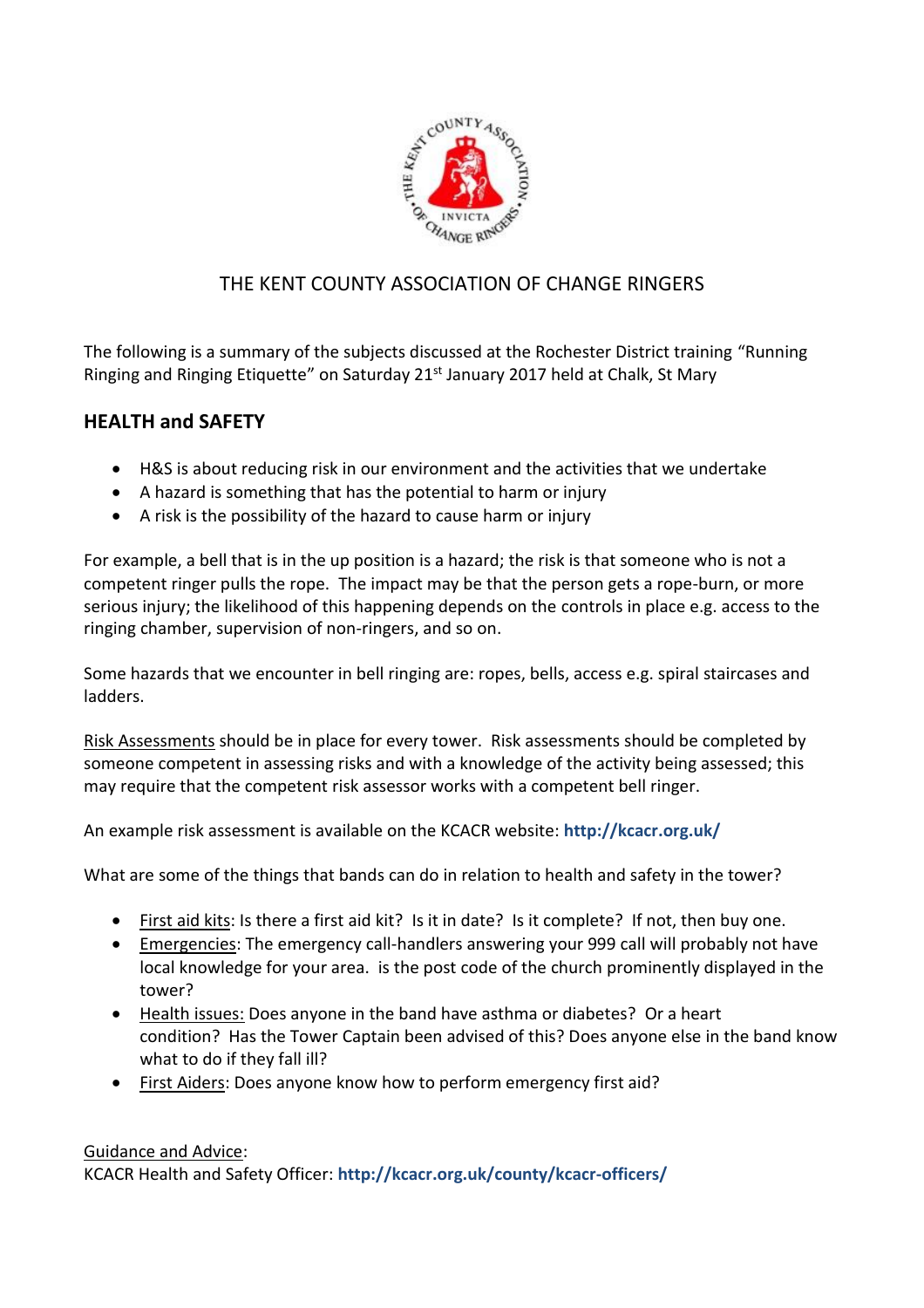# **SAFEGUARDING**

Of who? Children and vulnerable adults

Why? Prevention of abuse, which may be physical, sexual and/or emotional

Who leads? The Diocese and the PCC

Disclosure and Barring System (DBS): a check is made on the individual for any convictions and cautions

The DBS check is NOT safeguarding! It ensures that, at the time of appointment to a role, the individual has not previous history of behaviours that make them risk to children and vulnerable adults.

The Central Council of Church Bell Ringers (CCCBR)Tower Stewardship Committee have issued guidance relating to safeguarding. The "General Statement on Safeguarding Children in Towers" (2015) contains a list of guidelines including:

- Keep an attendance register, which all attendees must sign, so that everyone is aware who was present at any given time;
- Children must be supervised at all times...;
- Always have two adults...present whenever children/young people are ringing, being supervised, taught or transported.

## *Case Study of Safeguarding Implementation: Rochester Cathedral*

The Chapter discussed requirements with the Tower Captain; it was agreed that those involved in the teaching of handling (six in total) would be required to: complete a voluntary Confidential Declaration regarding suitability, provide contact details of two individuals who would provide character references, enhanced DBS checks, and attendance at a Safeguarding briefing. The remaining members of the band were required to attend the Safeguarding briefing, and Chapter agreed that this would be arranged to follow the AGM, when the majority of the band would be assembled.

### Accountability

The CCCBR Tower Stewardship Committee has published a template "Role Description for Tower Captain/Bell Ringing Leader" (2017). This document includes clarification on Accountability: "[the Tower Captain/Bell Ringing Leader] when carrying out [their] responsibilities...will be accountable to: the incumbent; the parish safeguarding team; and through them to the Parish Church Council (PCC)."

### Guidance and Advice:

KCACR Child Protection Officer:<http://kcacr.org.uk/county/kcacr-officers/> CCCBR Tower Stewardship Committee**:<https://www.cccbr.org.uk/towerstewardship/>**